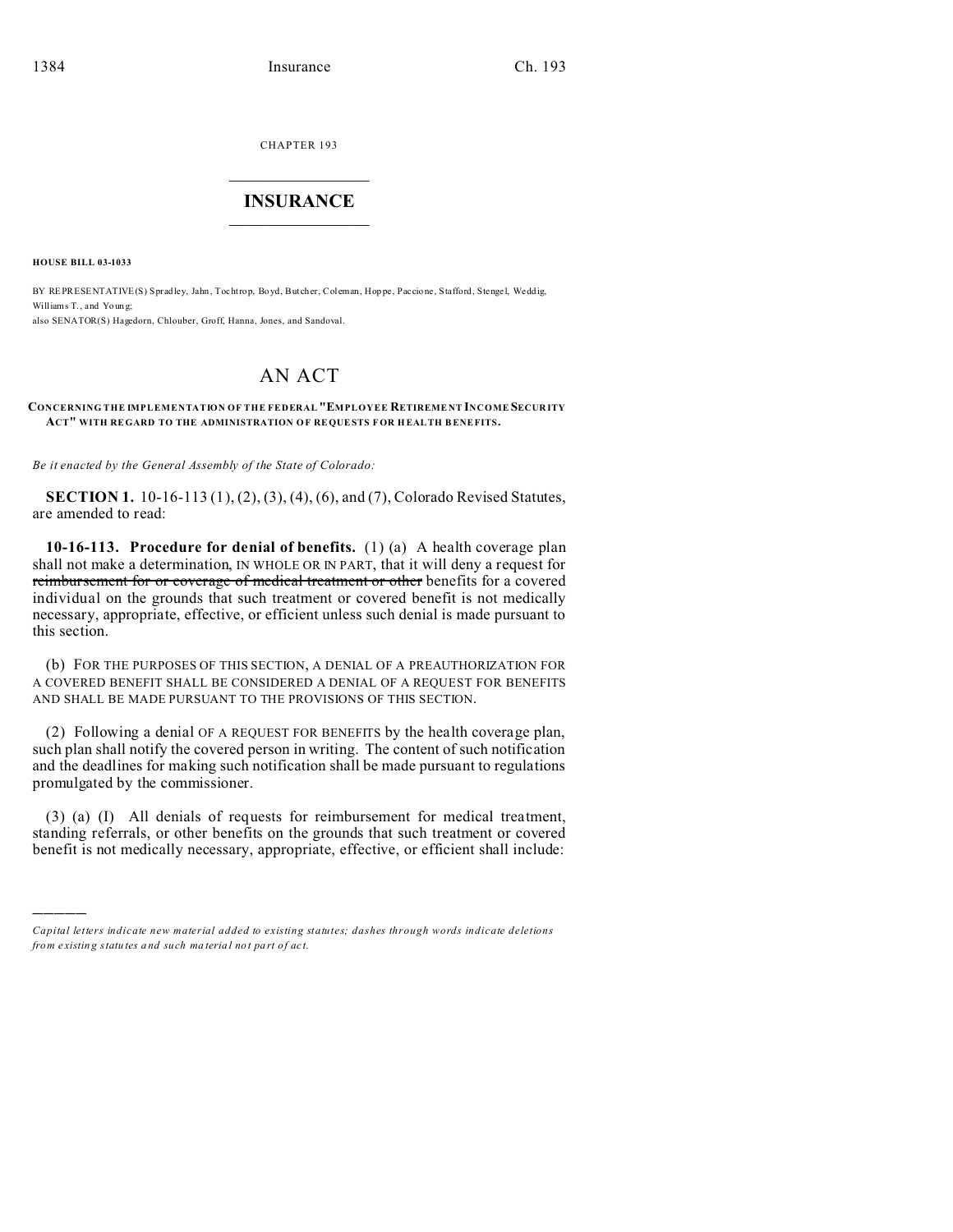(A) An explanation of the specific medical basis for the denial; and shall advise the covered person of the right to appeal such decision.

(B) THE SPECIFIC REASONS FOR THE ADVERSE DETERMINATION;

(C) REFERENCE TO THE SPECIFIC HEALTH COVERAGE PLAN PROVISIONS ON WHICH THE DETERMINATION IS BASED;

(D) A DESCRIPTION OF THE HEALTH COVERAGE PLAN'S REVIEW PROCEDURES AND THE TIME LIMITS APPLICABLE TO SUCH PROCEDURES AND SHALL ADVISE THE COVERED PERSON AND THE COVERED PERSON'S DESIGNATED REPRESENTATIVE OF THE RIGHT TO APPEAL SUCH DECISION; AND

(E) A DESCRIPTION OF ANY ADDITIONAL MATERIAL OR INFORMATION NECESSARY, IF ANY, FOR THE COVERED PERSON AND THE COVERED PERSON'S DESIGNATED REPRESENTATIVE TO PERFECT THE REQUEST FOR BENEFITS AND AN EXPLANATION OF WHY SUCH MATERIAL OR INFORMATION IS NECESSARY.

(II) IN THE CASE OF AN ADVERSE BENEFIT DETERMINATION BY HEALTH COVERAGE PLAN:

(A) IF AN INTERNAL RULE, GUIDELINE, PROTOCOL, OR OTHER SIMILAR CRITERION WAS RELIED UPON IN MAKING THE ADVERSE DETERMINATION, THE CARRIER SHALL FURNISH THE COVERED PERSON AND THE COVERED PERSON'S REPRESENTATIVE WITH EITHER THE SPECIFIC RULE, GUIDELINE, PROTOCOL, OR OTHER SIMILAR CRITERION OR A STATEMENT THAT SUCH RULE, GUIDELINE, PROTOCOL, OR OTHER CRITERION WAS RELIED UPON IN MAKING THE ADVERSE DETERMINATION AND THAT A COPY OF SUCH RULE, GUIDELINE, PROTOCOL, OR OTHER CRITERION WILL BE PROVIDED FREE OF CHARGE TO THE COVERED PERSON AND THE COVERED PERSON'S DESIGNATED REPRESENTATIVE UPON REQUEST; OR

(B) IF THE ADVERSE BENEFIT DETERMINATION IS BASED ON A MEDICAL NECESSITY OR EXPERIMENTAL TREATMENT OR SIMILAREXCLUSION OR LIMIT, THE CARRIER SHALL FURNISH THE COVERED PERSON AND THE COVERED PERSON'S DESIGNATED REPRESENTATIVE WITH EITHER AN EXPLANATION OF THE SCIENTIFIC OR CLINICAL JUDGMENT FOR THE DETERMINATION, APPLYING THE TERMS OF THE PLAN TO THE COVERED PERSON'S MEDICAL CIRCUMSTANCES, OR A STATEMENT THAT SUCH EXPLANATION WILL BE PROVIDED FREE OF CHARGE UPON REQUEST.

(III) IN THE EVENT OF AN ADVERSE BENEFIT DETERMINATION BY A HEALTH COVERAGE PLAN CONCERNING A REQUEST INVOLVING URGENT CARE, A CARRIER:

(A) SHALL PROVIDE A DESCRIPTION OF THE EXPEDITED REVIEW PROCESS APPLICABLE TO SUCH REQUESTS TO THE COVERED PERSON AND THE COVERED PERSON'S DESIGNATED REPRESENTATIVE; AND

(B) MAY COMMUNICATE THE OTHER INFORMATION REQUIRED PURSUANT TO SUBPARAGRAPH (I) OF THIS PARAGRAPH (a) TO THE COVERED PERSON ORALLY WITHIN THE TIME FRAME OUTLINED IN 29 CFR 2560.503-1  $(f)(2)$  (i) SO LONG AS A WRITTEN OR ELECTRONIC COPY OF SUCH INFORMATION IS FURNISHED TO THE COVERED PERSON NO LATER THAN THREE DAYS AFTER THE ORAL NOTIFICATION.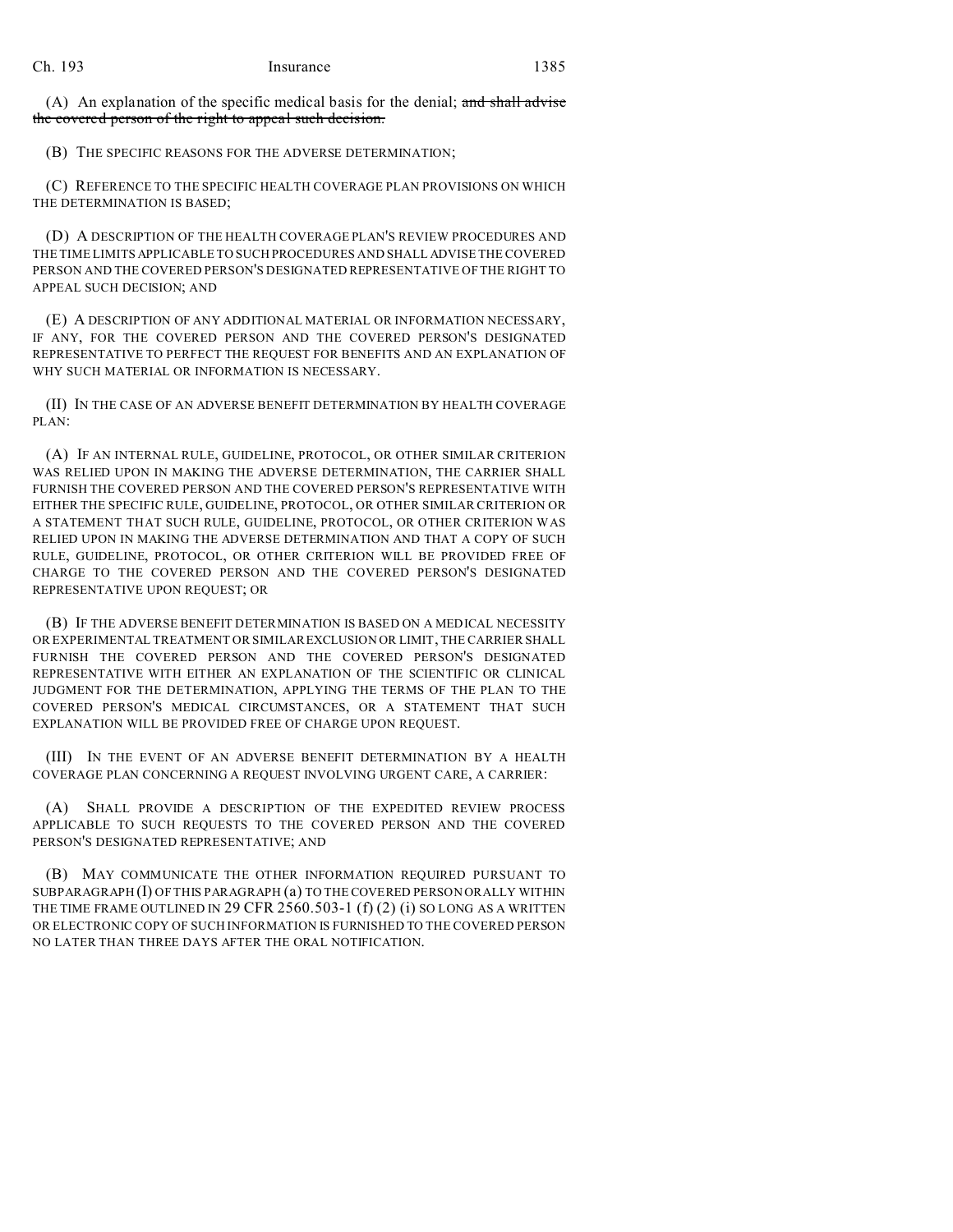1386 Insurance Ch. 193

(b) (I) For the purposes of this paragraph (b), a "health coverage plan" does not include insurance arising out of the "Workers' Compensation Act of Colorado" or other similar law, automobile medical payment insurance, property and casualty insurance, or insurance under which benefits are payable with or without regard to fault and which is required by law to be contained in any liability insurance policy or equivalent self-insurance. A health coverage plan shall specify that such an appeal will FROM THE DENIAL OF A REQUEST FOR COVERED BENEFITS ON THE GROUNDS THAT SUCH BENEFITS ARE NOT MEDICALLY NECESSARY, APPROPRIATE, EFFECTIVE, OR EFFICIENT MAY include a two-level internal review of the decision except as provided in subparagraph  $(H)$  of this paragraph  $(b)$ , followed by the right of the covered person to request an external review under section 10-16-113.5. The commissioner shall promulgate rules FOR SUCH BENEFITS DENIALS THAT REFLECT THE REQUIREMENTS IN 29 CFR2560.530-1 (a) to (j). IN ADDITION, THE COMMISSIONER SHALL PROMULGATE RULES specifying the elements of and timelines for these EXTERNAL REVIEW appeals procedures, including but not limited to the review of appeals requiring expedited reviews and authorizations by the covered individual requesting an independent external review for access to medical records necessary for the conduct of the external review. The commissioner shall consult with and utilize public and private resources, including but not limited to health care providers, in the development of such rules.

(II) The first-level appeal shall be a review by a physician who shall consult with an appropriate clinical peer or peers in the same or similar specialty as would typically manage the case being reviewed. The physician and clinical peer or peers shall not have been involved in the initial denial. However, a person that was previously involved with the denial may answer questions. A health coverage plan may establish an internal review process that eliminates the first-level review and whereby all appeals are sent directly to a review panel as provided for in this subparagraph (II).

(III) The second-level appeal shall be to a review panel established by the health coverage plan. The panel shall include a minimum of three people. The panel may be composed of employees of the health coverage plan who have appropriate professional expertise. A majority of the panel shall be comprised of persons who were not previously involved in the grievance. However, a person who was previously involved with the grievance may be a member of the panel or appear before the panel to present information or answer questions. A health coverage plan shall ensure that a majority of the persons reviewing a grievance involving an adverse determination do not have a direct financial interest in the case or in the outcome of the review. However, such persons may be part of the health coverage plan's provider network or employees of the health coverage plan.

(4) All written denials OF REQUESTS FOR COVERED BENEFITS ON THE GROUNDS THAT SUCH BENEFITS ARE NOT MEDICALLY NECESSARY, APPROPRIATE, EFFECTIVE, OR EFFICIENT shall be signed by a licensed physician familiar with standards of care in Colorado.

(6) A health coverage plan shall disclose, upon request by a covered person or a covered person's health care provider, its standards for denial of medical treatments or other benefits on the grounds that such treatment or covered benefit is not medically necessary, appropriate, effective, or efficient.